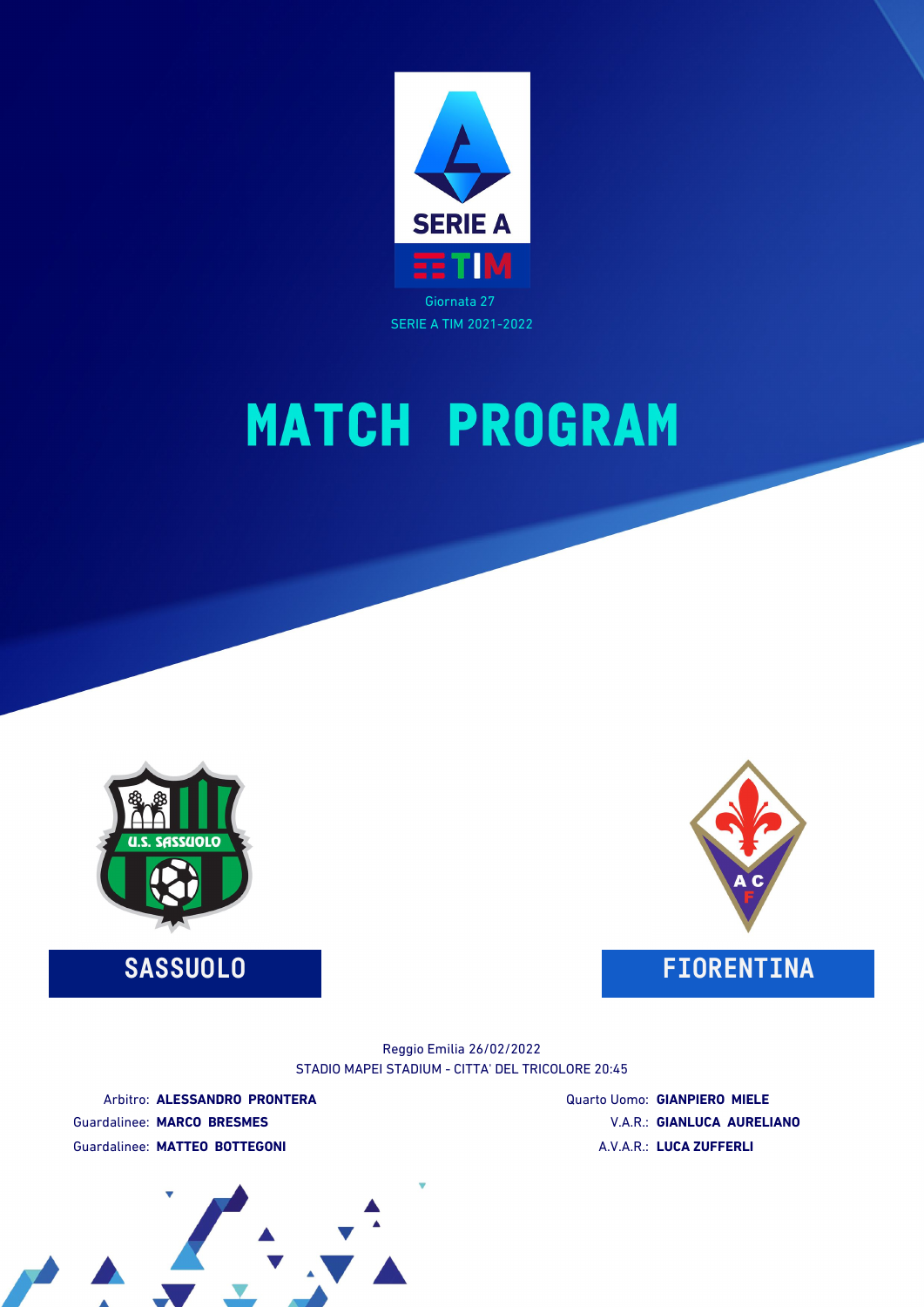



Reggio Emilia 26/02/2022 STADIO MAPEI STADIUM - CITTA' DEL TRICOLORE - 20:45

| <b>EXIL</b><br>U.S. SASSUOLO<br><b>COM</b><br><b>Contract Contract</b> | SASSUOLO | $\mathbf{u}$<br>7 Q | ENTINA<br>= I I I R | ____<br>M C |
|------------------------------------------------------------------------|----------|---------------------|---------------------|-------------|
|                                                                        |          |                     |                     |             |

## **RISULTATI STAGIONALI**

| <b>TOTALI</b>         | <b>PTG</b> | G  | v  | N              | Þ | GF | GS | DIFF.RETI         |
|-----------------------|------------|----|----|----------------|---|----|----|-------------------|
| <b>SASSUOLO</b>       | 33         | 26 | 8  | 9              | 9 | 43 | 44 | $-1$              |
| <b>FIORENTINA</b>     | 42         | 25 | 13 | 3              | 9 | 44 | 34 | $+10$             |
| <b>CASA/TRASFERTA</b> | <b>PTG</b> | G  | v  | N              | Þ | GF | GS | <b>MEDIA GOAL</b> |
| <b>SASSUOLO</b>       | 14         | 13 | 3  | 5              | 5 | 17 | 21 | 1.3               |
| <b>FIORENTINA</b>     | 17         | 13 | 5  | $\overline{2}$ | 6 | 14 | 19 | 1.1               |

## **ULTIMI PRECEDENTI**

| 2021-22 18^ G | <b>FIORENTINA</b>                                           | <b>SASSUOLO</b>                                            |         |
|---------------|-------------------------------------------------------------|------------------------------------------------------------|---------|
| 19/12/2021    | 6'(2°T) D. VLAHOVIC, 16'(2°T) L. TORREIRA                   | 32'(1°T) G. SCAMACCA, 37'(1°T) D. FRATTESI                 | $2 - 2$ |
| 2020-21 31^ G | <b>SASSUOLO</b>                                             | <b>FIORENTINA</b>                                          |         |
| 17/04/2021    | 14'(2°T) D. BERARDI, 17'(2°T) D. BERARDI, 30'(2°T) M. LOPEZ | 31'(1°T) G. BONAVENTURA                                    | $3 - 1$ |
| 2020-21 12^ G | <b>FIORENTINA</b>                                           | <b>SASSUOLO</b>                                            |         |
| 16/12/2020    | $35'(1°T)$ D. VLAHOVIC                                      | 13'(1°T) H. TRAORE                                         | $1 - 1$ |
| 2019-20 29^ G | <b>FIORENTINA</b>                                           | <b>SASSUOLO</b>                                            |         |
| 01/07/2020    | 45'(2°T) P. CUTRONE                                         | 24'(1°T) G. DEFREL, 35'(1°T) G. DEFREL, 16'(2°T) M. MULDUR | $1 - 3$ |
| 2019-20 10^ G | <b>SASSUOLO</b>                                             | <b>FIORENTINA</b>                                          |         |
| 30/10/2019    | $24'(1°T)$ J. BOGA                                          | 18'(2°T) G. CASTROVILLI, 36'(2°T) N. MILENKOVIC            | $1 - 2$ |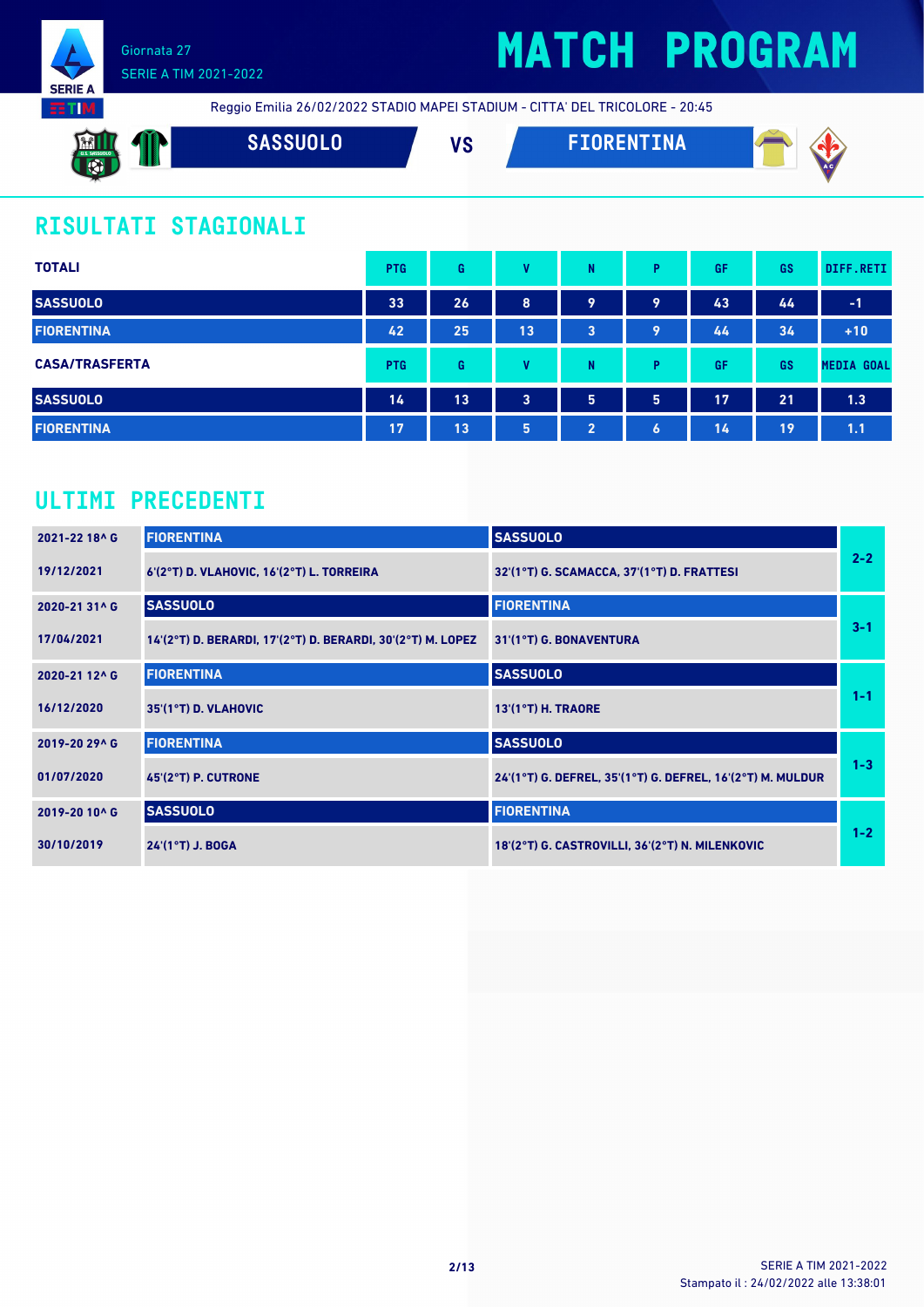

# **MATCH PROGRAM**

Reggio Emilia 26/02/2022 STADIO MAPEI STADIUM - CITTA' DEL TRICOLORE - 20:45

| $\mathbf{M}$<br>U.S. SASSUOLO | 8 Z | <b>SASSUOLO</b> | VC<br>1 0 | FIORENTINA | $\sim$<br>. |
|-------------------------------|-----|-----------------|-----------|------------|-------------|
|                               |     |                 |           |            |             |

### **ROSA DELLE SQUADRE**

| <b>SASSUOLO</b>      |                                  | PRES. A                | GOL A          | GOL 2021-22    | PRES. 2021-22  | MIN. 2021-22   |
|----------------------|----------------------------------|------------------------|----------------|----------------|----------------|----------------|
| <b>PORTIERI</b>      |                                  |                        |                |                |                |                |
|                      | 24 GIACOMO SATALINO              | $\mathbf{0}$           | $\mathbf{0}$   | $\mathbf{0}$   | $\mathbf{0}$   | $\mathbf{0}$   |
|                      | 47 ANDREA CONSIGLI               | 428                    | 608            | 41             | 25             | 2413           |
|                      | <b>56 GIANLUCA PEGOLO</b>        | 111                    | 168            | 3              | $\mathbf{1}$   | 94             |
|                      | 71 GIOELE ZACCHI                 | $\pmb{0}$              | $\pmb{0}$      | 0              | $\bf{0}$       | 0              |
| <b>DIFENSORI</b>     |                                  |                        |                |                |                |                |
|                      | 5 KAAN AYHAN                     | 33                     | 0              | $\pmb{0}$      | 14             | 722            |
| $\boldsymbol{6}$     | <b>ROGERIO</b>                   | 107                    | $\overline{2}$ | $\mathbf{0}$   | 18             | 1553           |
| 13                   | <b>FEDERICO PELUSO</b>           | 273                    | 8              | $\mathbf 0$    | $\mathbf{1}$   | $\overline{7}$ |
| 17                   | <b>MERT MULDUR</b>               | 72                     | $\overline{2}$ | $\pmb{0}$      | 20             | 1186           |
| 19                   | <b>FILIPPO ROMAGNA</b>           | 59                     | 0              | $\mathbf{0}$   | $\bf{0}$       | $\mathbf 0$    |
| 21                   | <b>VLAD CHIRICHES</b>            | 87                     | 5              | $\mathbf{0}$   | 22             | 1891           |
|                      | 22 JEREMY TOLJAN                 | 73                     | $\mathbf{1}$   | $\mathbf{0}$   | 18             | 1461           |
|                      | <b>31 GIAN MARCO FERRARI</b>     | 180                    | 10             | $\mathbf{1}$   | 25             | 2369           |
| 44                   | <b>RUAN TRESSOLDI</b>            | 4                      | $\pmb{0}$      | $\bf{0}$       | 4              | 75             |
| 70                   | <b>YEFERSON PAZ</b>              | $\mathbf{0}$           | $\pmb{0}$      | $\bf{0}$       | $\bf{0}$       | $\mathbf{0}$   |
|                      | <b>77 GEORGIOS KYRIAKOPOULOS</b> | 68                     | $\mathbf{1}$   | 0              | 19             | 1262           |
| 89                   | <b>EDOARDO PIERAGNOLO</b>        | $\mathbf{0}$           | $\mathbf{0}$   | $\mathbf{0}$   | $\mathbf{0}$   | $\mathbf{0}$   |
|                      | <b>CENTROCAMPISTI</b>            |                        |                |                |                |                |
|                      | 4 FRANCESCO MAGNANELLI           | 202                    | 3              | $\mathbf{0}$   | 6              | 166            |
| 8                    | <b>MAXIME LOPEZ</b>              | 54                     | 3              | $\mathbf{1}$   | 25             | 2294           |
|                      | <b>10 FILIP DJURICIC</b>         | 128                    | 14             | $\overline{2}$ | 9              | 657            |
| 11 <sup>1</sup>      | <b>RICCARDO CIERVO</b>           | 10                     | $\mathbf{0}$   | $\mathbf{0}$   | 10             | 259            |
| 14                   | <b>PEDRO OBIANG</b>              | 157                    | 5              | $\mathbf{0}$   | $\mathbf 0$    | $\mathbf{0}$   |
| 16                   | <b>DAVIDE FRATTESI</b>           | 25                     | 4              | 4              | 25             | 2062           |
|                      | <b>20 ABDOU HARROUI</b>          | 18                     | 0              | 0              | 18             | 486            |
|                      | 23 HAMED JUNIOR TRAORE           | 118                    | 13             | $\overline{2}$ | 20             | 1091           |
|                      | <b>26 ASAN MATA</b>              | $\bf{0}$               | 0              | 0              | $\bf{0}$       | $\mathbf 0$    |
|                      | 27 CHRISTIAN AUCELLI             | $\pmb{0}$              | $\bf{0}$       | $\mathbf{0}$   | $\mathbf{0}$   | $\bf{0}$       |
| 28                   | <b>JUSTIN KUMI</b>               | $\bf{0}$               | 0              | $\mathbf{0}$   | $\mathbf 0$    | $\mathbf 0$    |
|                      | <b>68 SALIM ABUBAKAR</b>         | $\mathbf{0}$           | $\pmb{0}$      | $\mathbf{0}$   | $\mathbf{0}$   | 0              |
|                      | 97 MATHEUS HENRIQUE              | 13                     | 0              | 0              | 13             | 431            |
| <b>ATTACCANTI</b>    |                                  |                        |                |                |                |                |
|                      | <b>7</b> BRIAN ODDEI             | 5                      | 0              | $\mathbf{0}$   | $\mathbf 0$    | $\bf{0}$       |
|                      | 15 EMIL CEIDE                    | $\overline{2}$         | $\pmb{0}$      | $\mathbf{0}$   | $\overline{2}$ | 22             |
|                      | <b>18 GIACOMO RASPADORI</b>      | 64                     | 16             | 8              | 25             | 1889           |
|                      | 25 DOMENICO BERARDI              | 261                    | 96             | 10             | 23             | 2103           |
|                      | 29 LUIGI SAMELE                  | $\mathbf{1}$           | 0              | 0              | $\mathbf{1}$   | 5 <sub>5</sub> |
|                      | 91 GIANLUCA SCAMACCA             | 53                     | 18             | 10             | 24             | 1381           |
|                      | 92 GREGOIRE DEFREL               | 219                    | 47             | $\mathbf{1}$   | 26             | 1051           |
| <b>STAFF TECNICO</b> |                                  |                        |                |                |                |                |
| <b>Allenatore</b>    |                                  | <b>ALESSIO DIONISI</b> |                |                |                |                |

Diffidato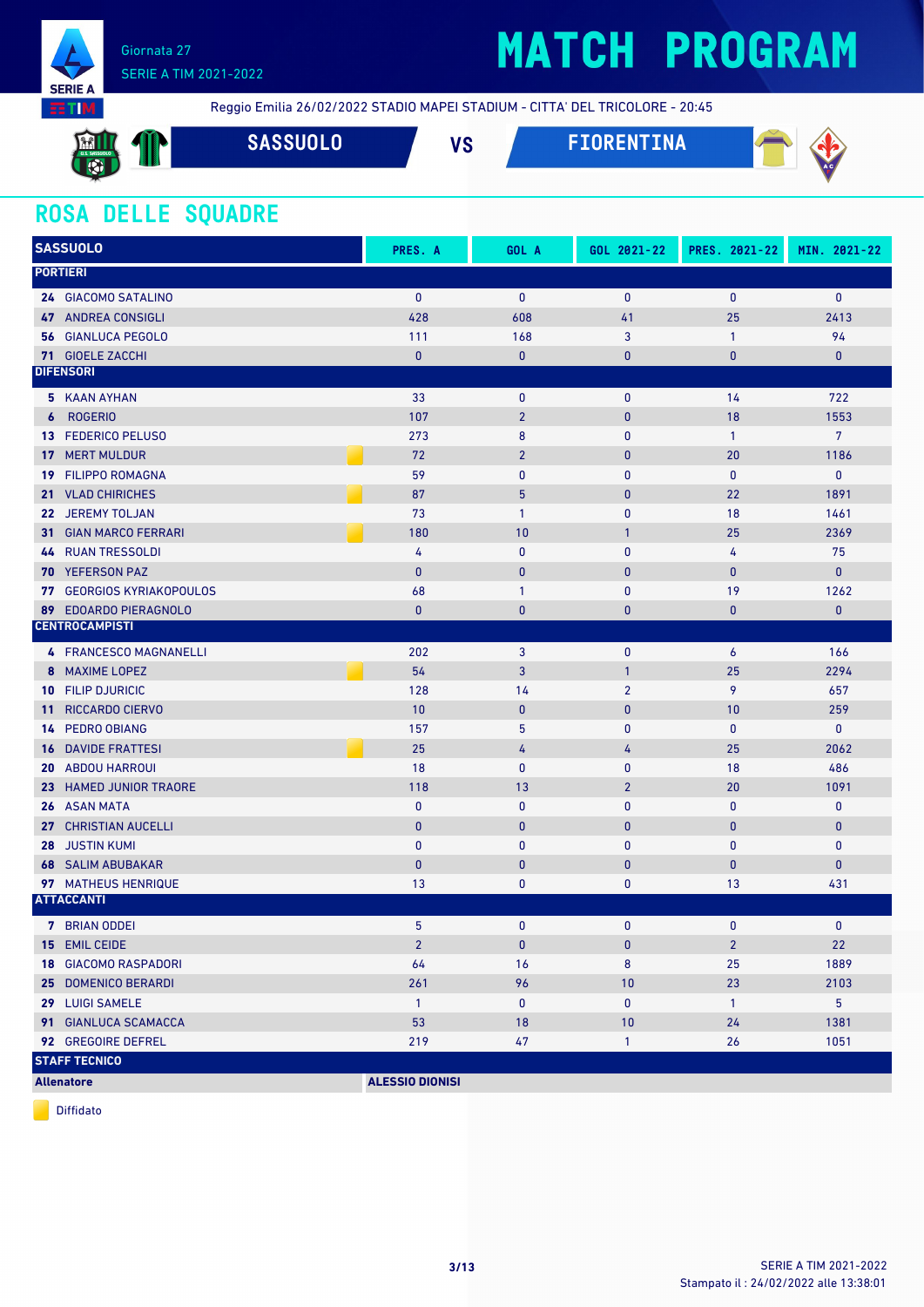

# **MATCH PROGRAM**

Reggio Emilia 26/02/2022 STADIO MAPEI STADIUM - CITTA' DEL TRICOLORE - 20:45

|                                   | <b>SASSUOLO</b> | <b>VS</b>                |                | <b>FIORENTINA</b> |                |                |
|-----------------------------------|-----------------|--------------------------|----------------|-------------------|----------------|----------------|
| <b>FIORENTINA</b>                 |                 | PRES. A                  | GOL A          | GOL 2021-22       | PRES. 2021-22  | MIN. 2021-22   |
| <b>PORTIERI</b>                   |                 |                          |                |                   |                |                |
| 1 PIETRO TERRACCIANO              |                 | 43                       | 53             | 28                | 20             | 1897           |
| <b>12 IVAN ANDONOV</b>            |                 | $\mathbf{0}$             | $\mathbf{0}$   | $\mathbf{0}$      | $\bf{0}$       | 0              |
| 25<br><b>ANTONIO ROSATI</b>       |                 | 55                       | 96             | 0                 | $\mathbf{0}$   | 0              |
| <b>GABRIELE FOGLI</b><br>36       |                 | $\mathbf{0}$             | $\mathbf{0}$   | $\bf{0}$          | $\bf{0}$       | $\mathbf{0}$   |
| <b>69 BARTLOMIEJ DRAGOWSKI</b>    |                 | 94                       | 140            | 6                 | 6              | 506            |
| <b>DIFENSORI</b>                  |                 |                          |                |                   |                |                |
| 2 LUCAS MARTINEZ QUARTA           |                 | 36                       | $\overline{2}$ | 1                 | 15             | 1286           |
| <b>3 CRISTIANO BIRAGHI</b>        |                 | 231                      | 10             | 4                 | 24             | 2153           |
| 4 NIKOLA MILENKOVIC               |                 | 143                      | 12             | $\mathbf{1}$      | 22             | 2009           |
| <b>ALEKSA TERZIC</b><br>17        |                 | 11                       | $\mathbf{0}$   | $\bf{0}$          | 9              | 242            |
| <b>LORENZO VENUTI</b><br>23       |                 | 87                       | $\mathbf{0}$   | 0                 | 12             | 831            |
| ALVARO ODRIOZOLA<br>29            |                 | 20                       | $\overline{1}$ | $\mathbf{1}$      | 20             | 1508           |
| <b>MATIJA NASTASIC</b><br>55      |                 | 31                       | $\overline{2}$ | 0                 | 5              | 241            |
| <b>IGOR</b><br>98                 |                 | 64                       | $\mathbf{0}$   | $\mathbf{0}$      | 17             | 1217           |
| <b>CENTROCAMPISTI</b>             |                 |                          |                |                   |                |                |
| <b>5 GIACOMO BONAVENTURA</b>      |                 | 312                      | 50             | 3                 | 24             | 1952           |
| RICCARDO SAPONARA<br>8            |                 | 174                      | 24             | $\overline{2}$    | 19             | 859            |
| <b>GAETANO CASTROVILLI</b><br>10  |                 | 83                       | 9              | $\mathbf{1}$      | 16             | 827            |
| <b>JONATHAN IKONE'</b><br>11      |                 | 5 <sup>5</sup>           | $\mathbf{0}$   | $\pmb{0}$         | 5              | 118            |
| YOUSSEF MALEH<br>14               |                 | 18                       | $\overline{2}$ | $\overline{2}$    | 18             | 640            |
| <b>ERICK PULGAR</b><br>15         |                 | 174                      | 18             | $\mathbf{0}$      | $\overline{6}$ | 369            |
| <b>LUCAS TORREIRA</b><br>18       |                 | 92                       | 6              | $\overline{2}$    | 21             | 1661           |
| <b>VITTORIO AGOSTINELLI</b><br>20 |                 | $\mathbf{0}$             | $\mathbf{0}$   | $\bf{0}$          | $\mathbf{0}$   | $\mathbf{0}$   |
| 32 ALFRED DUNCAN                  |                 | 237                      | 10             | $\mathbf{1}$      | 21             | 1225           |
| 34 SOFYAN AMRABAT                 |                 | 79                       | $\overline{2}$ | $\mathbf{1}$      | 14             | 418            |
| 42 ALESSANDRO BIANCO              |                 | $\bf{0}$                 | $\mathbf{0}$   | 0                 | 0              | 0              |
| <b>ATTACCANTI</b>                 |                 |                          |                |                   |                |                |
| 7 JOSE' CALLEJON                  |                 | 297                      | 65             | $\mathbf{1}$      | 22             | 1242           |
| 9 ARTHUR CABRAL                   |                 | $\overline{2}$           | $\mathbf 0$    | $\bf{0}$          | $\overline{2}$ | 94             |
| <b>19 KRZYSZTOF PIATEK</b>        |                 | 59                       | 28             | $\overline{2}$    | 4              | 263            |
| 21 DESTINY EGHAREVBA              |                 | $\mathbf{0}$             | $\bf{0}$       | 0                 | 0              | $\mathbf 0$    |
| 22 NICOLAS GONZALEZ               |                 | 20                       | $\overline{2}$ | $\overline{2}$    | 20             | 1459           |
| 28 FILIPPO DI STEFANO             |                 | $\mathbf{1}$             | $\pmb{0}$      | 0                 | $\mathbf{1}$   | $\overline{4}$ |
| 33 RICCARDO SOTTIL                |                 | 58                       | 5              | 3                 | 17             | 1015           |
| <b>67 LOUIS MUNTEANU</b>          |                 | $\pmb{0}$                | $\bf{0}$       | 0                 | 0              | $\mathbf{0}$   |
| 91 ALEKSANDR KOKORIN              |                 | 9                        | 0              | 0                 | 5              | 62             |
| 99 ELJON TOCI                     |                 | $\pmb{0}$                | $\bf{0}$       | 0                 | $\pmb{0}$      | $\bf{0}$       |
| <b>STAFF TECNICO</b>              |                 |                          |                |                   |                |                |
| <b>Allenatore</b>                 |                 | <b>VINCENZO ITALIANO</b> |                |                   |                |                |

diffidato de la contradicción de la contradicción de la contradicción de la contradicción de la contradicción de Squalificato de la contradicción de la contradicción de la contradicción de la contradicción de la contradicc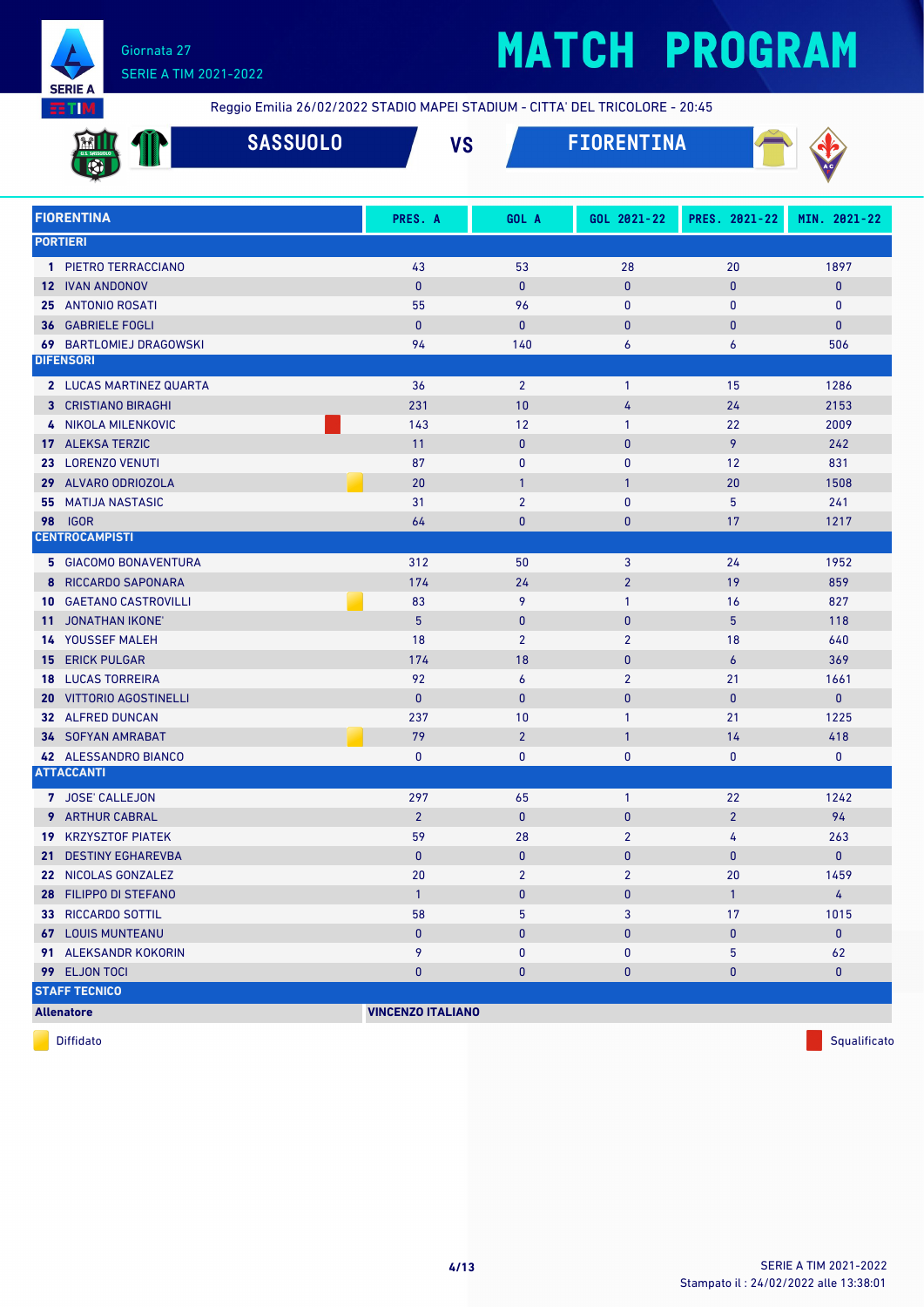

## **MATCH PROGRAM**

Reggio Emilia 26/02/2022 STADIO MAPEI STADIUM - CITTA' DEL TRICOLORE - 20:45

**SASSUOLO VS FIORENTINA** 

## **RENDIMENTO RECENTE**

| <b>SASSUOLO</b>     |                                                                                   |                                                                                   |         |
|---------------------|-----------------------------------------------------------------------------------|-----------------------------------------------------------------------------------|---------|
| <b>26^ GIORNATA</b> | <b>INTER</b>                                                                      | <b>SASSUOLO</b>                                                                   | $0 - 2$ |
| 20/02/2022          |                                                                                   | 8'(1°T) G. RASPADORI, 26'(1°T) G. SCAMACCA                                        |         |
| <b>25^ GIORNATA</b> | <b>SASSUOLO</b>                                                                   | <b>ROMA</b>                                                                       | $2 - 2$ |
| 13/02/2022          | 2'(2°T)[A] C. SMALLING, 28'(2°T) H. TRAORE                                        | 46'(1°T) T. ABRAHAM, 49'(2°T) B. CRISTANTE                                        |         |
| <b>24^ GIORNATA</b> | <b>SAMPDORIA</b>                                                                  | <b>SASSUOLO</b>                                                                   |         |
| 06/02/2022          | $5'(1°T)$ F. CAPUTO, 7'(1°T) S. SENSI, 18'(2°T) A. CONTI, 46'(2°T)<br>A. CANDREVA |                                                                                   | $4 - 0$ |
| <b>23^ GIORNATA</b> | <b>TORINO</b>                                                                     | <b>SASSUOLO</b>                                                                   | $1 - 1$ |
| 23/01/2022          | 16'(1°T) A. SANABRIA                                                              | 43'(2°T) G. RASPADORI                                                             |         |
| <b>22^ GIORNATA</b> | <b>SASSUOLO</b>                                                                   | <b>HELLAS VERONA</b>                                                              |         |
| 16/01/2022          | $9'(2°T)$ G. SCAMACCA. 22'(2°T) G. DEFREL                                         | 37'(1°T) G. CAPRARI, 44'(1°T) A. BARAK, 12'(2°T) A. BARAK,<br>$49'(2°T)$ A. BARAK | $2 - 4$ |

| <b>FIORENTINA</b> |  |  |  |  |  |
|-------------------|--|--|--|--|--|
|                   |  |  |  |  |  |

| <b>26^ GIORNATA</b> | <b>FIORENTINA</b>                                                                                                                                | <b>ATALANTA</b>                                                              | $1 - 0$ |
|---------------------|--------------------------------------------------------------------------------------------------------------------------------------------------|------------------------------------------------------------------------------|---------|
| 20/02/2022          | $11'(2°T)$ K. PIATEK                                                                                                                             |                                                                              |         |
| <b>25^ GIORNATA</b> | <b>SPEZIA</b>                                                                                                                                    | <b>FIORENTINA</b>                                                            | $1 - 2$ |
| 14/02/2022          | 29'(2°T) K. AGUDELO                                                                                                                              | 42'(1°T) K. PIATEK, 44'(2°T) S. AMRABAT                                      |         |
| <b>24^ GIORNATA</b> | <b>FIORENTINA</b>                                                                                                                                | <b>LAZIO</b>                                                                 |         |
| 05/02/2022          |                                                                                                                                                  | 7'(2°T) S. MILINKOVIC-SAVIC, 25'(2°T) C. IMMOBILE,<br>36'(2°T)[A] C. BIRAGHI | $0 - 3$ |
| <b>23^ GIORNATA</b> | <b>CAGLIARI</b>                                                                                                                                  | <b>FIORENTINA</b>                                                            | $1 - 1$ |
| 23/01/2022          | $2'(2°T)$ JOAO PEDRO                                                                                                                             | 30'(2°T) R. SOTTIL                                                           |         |
| <b>22^ GIORNATA</b> | <b>FIORENTINA</b>                                                                                                                                | <b>GENOA</b>                                                                 |         |
| 17/01/2022          | 15'(1°T) A. ODRIOZOLA, 34'(1°T) G. BONAVENTURA, 42'(1°T) C.<br>BIRAGHI, 6'(2°T) D. VLAHOVIC, 24'(2°T) C. BIRAGHI, 32'(2°T) L.<br><b>TORREIRA</b> |                                                                              | $6-0$   |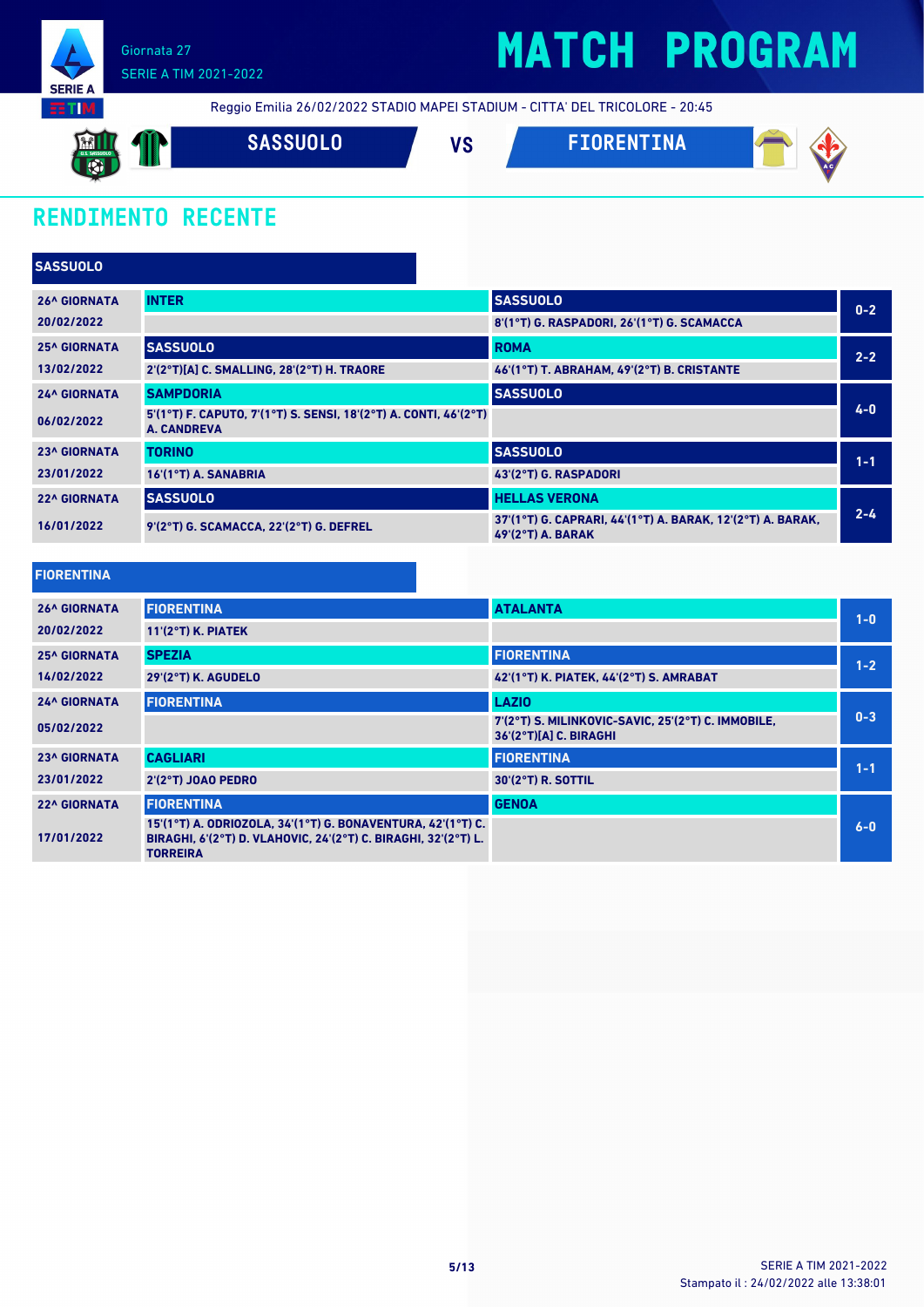

## SERIE A TIM 2021-2022

# **MATCH PROGRAM**

Reggio Emilia 26/02/2022 STADIO MAPEI STADIUM - CITTA' DEL TRICOLORE - 20:45

| <b>External</b><br>U.S. SASSUOLO<br><b>R</b><br>- 32 - 22 | <b>SASSUOLO</b> | $\mathbf{u}$<br>vo | <b>ENTINA</b> | _____<br><b>AC</b> |
|-----------------------------------------------------------|-----------------|--------------------|---------------|--------------------|
|                                                           |                 |                    |               |                    |

| CONFRONTO SQUADRE [Valori medi] | <b>SASSUOLO</b> | <b>FIORENTINA</b>    |
|---------------------------------|-----------------|----------------------|
| <b>Goal Fatti</b>               | 1.65            | 1.76                 |
| <b>Goal Subiti</b>              | 1.69            | 1.36                 |
| Tiri totali                     | 14.81           | 13.24                |
| Tiri in porta                   | 5.46            | 4.96                 |
| Assist                          | 0.96            | $\blacktriangleleft$ |
| Azioni di attacco               | 32.85           | 35.24                |
| Passaggi riusciti               | 425.65          | 434.04               |
| Passaggi riusciti %             | 85%             | 85%                  |
| <b>Falli Fatti</b>              | 12.12           | 11.72                |
| <b>Dribbling</b>                | 10.85           | 7.48                 |
| <b>Baricentro</b>               | 49.58m          | 52.86m               |
| Passaggi Chiave                 | 9.81            | 9.08                 |
| Fuorigioco                      | 1.19            | 1.52                 |
| Corner                          | 5.15            | 4.84                 |
| <b>Cross Riusciti</b>           | 4.46            | 7.36                 |
| Poss. propria meta              | 00'38           | 00'42                |
| Poss. meta avvers               | 00'28           | 00'28                |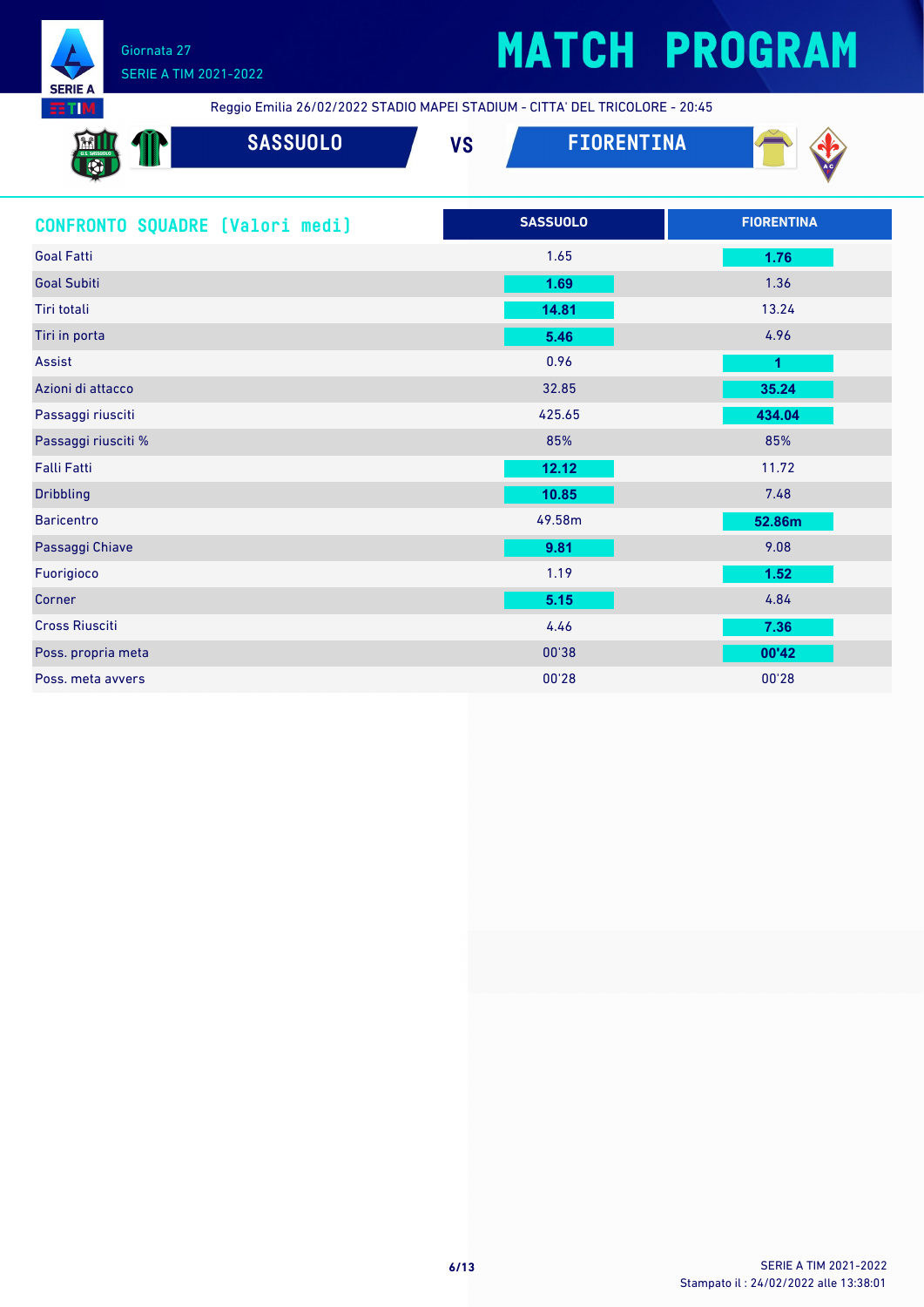

# **MATCH PROGRAM**

Reggio Emilia 26/02/2022 STADIO MAPEI STADIUM - CITTA' DEL TRICOLORE - 20:45

**SASSUOLO VS FIORENTINA**



#### **RENDIMENTO ATLETICO \***

| <b>SASSUOLO</b>        | Pres. (Min.) | Media (km) | Media<br><b>Sprint (Km)</b> | <b>FIORENTINA</b>        | Pres. (Min.) | Media (km) | <b>Media</b><br><b>Sprint (Km)</b> |
|------------------------|--------------|------------|-----------------------------|--------------------------|--------------|------------|------------------------------------|
| 8 M. LOPEZ             | 25 (2294')   | 10.906     | 0.801                       | 29 A. ODRIOZOLA          | 20 (1508')   | 10.358     | 1.313                              |
| 16 D. FRATTESI         | 25 (2062')   | 9.901      | 0.963                       | 2 L. MARTINEZ QUARTA     | 15 (1286')   | 10.255     | 0.679                              |
| 31 G. FERRARI          | 25 (2369')   | 9.892      | 0.514                       | 3 C. BIRAGHI             | 24 (2153')   | 10.116     | 0.907                              |
| <b>6 ROGERIO</b>       | 18 (1553')   | 9.729      | 0.914                       | 18 L. TORREIRA           | 21(1661)     | 9.998      | 0.674                              |
| 10 F. DJURICIC         | 9(657)       | 9.715      | 0.898                       | <b>4 N. MILENKOVIC</b>   | 22 (2009')   | 9.623      | 0.611                              |
| 77 G. KYRIAKOPOULOS    | 19 (1262')   | 9.685      | 1.004                       | 15 E. PULGAR             | 6(369)       | 9.584      | 0.617                              |
| 22 J. TOLJAN           | 18 (1461')   | 9.642      | 1.032                       | <b>5</b> G. BONAVENTURA  | 24 (1952')   | 9.488      | 0.884                              |
| 25 D. BERARDI          | 23 (2103')   | 9.504      | 0.937                       | <b>98 IGOR</b>           | 17 (1217')   | 9.224      | 0.621                              |
| <b>18 G. RASPADORI</b> | 25 (1889')   | 9.417      | 0.837                       | 23 L. VENUTI             | 12(831)      | 9.109      | 0.927                              |
| 21 V. CHIRICHES        | 22 (1891')   | 9.262      | 0.661                       | 22 N. GONZALEZ           | 20 (1459')   | 8.682      | 1.02                               |
| 17 M. MULDUR           | 20 (1186')   | 9.14       | 0.772                       | 19 K. PIATEK             | 4(263)       | 8.307      | 0.804                              |
| <b>5</b> K. AYHAN      | 14 (722')    | 8.513      | 0.518                       | 7 J. CALLEJON            | 22 (1242')   | 7.85       | 0.899                              |
| 23 H. TRAORE           | 20 (1091')   | 8.02       | 0.623                       | 55 M. NASTASIC           | 5(241)       | 7.833      | 0.483                              |
| 91 G. SCAMACCA         | 24 (1381')   | 7.797      | 0.579                       | 32 A. DUNCAN             | 21 (1225')   | 7.749      | 0.649                              |
| <b>4 F. MAGNANELLI</b> | 6(166)       | 7.072      | 0.446                       | 9 A. CABRAL              | 2(94)        | 7.443      | 0.523                              |
| 92 G. DEFREL           | 26 (1051')   | 6.21       | 0.526                       | 8 R. SAPONARA            | 19 (859')    | 7.379      | 0.716                              |
| 20 A. HARROUI          | 18 (486')    | 5.571      | 0.58                        | 33 R. SOTTIL             | 17(1015)     | 7.024      | 0.614                              |
| 97 M. HENRIQUE         | 13 (431')    | 4.732      | 0.465                       | <b>10 G. CASTROVILLI</b> | 16 (827')    | 6.925      | 0.799                              |
| 44 R. TRESSOLDI        | 4(75)        | 3.621      | 0.304                       | 14 Y. MALEH              | 18 (640')    | 6.359      | 0.704                              |
| <b>15 E. CEIDE</b>     | 2(22')       | 1.124      | 0.065                       | 17 A. TERZIC             | 9(242)       | 6.039      | 0.568                              |
| 29 L. SAMELE           | 1(5')        | 0.84       | 0.144                       | <b>34 S. AMRABAT</b>     | 14(418)      | 5.74       | 0.489                              |
| <b>13 F. PELUSO</b>    | 1(7)         | 0.508      | $\pmb{0}$                   | <b>11 J. IKONE'</b>      | 5(118)       | 4.202      | 0.541                              |
|                        |              |            |                             | 91 A. KOKORIN            | 5(62)        | 1.809      | 0.225                              |
|                        |              |            |                             | 28 F. DI STEFANO         | 1(4)         | 0.641      | 0.106                              |

\* Le informazioni riportate sul Rendimento Atletico sono da intendersi riferite al periodo di permanenza nella squadra corrente.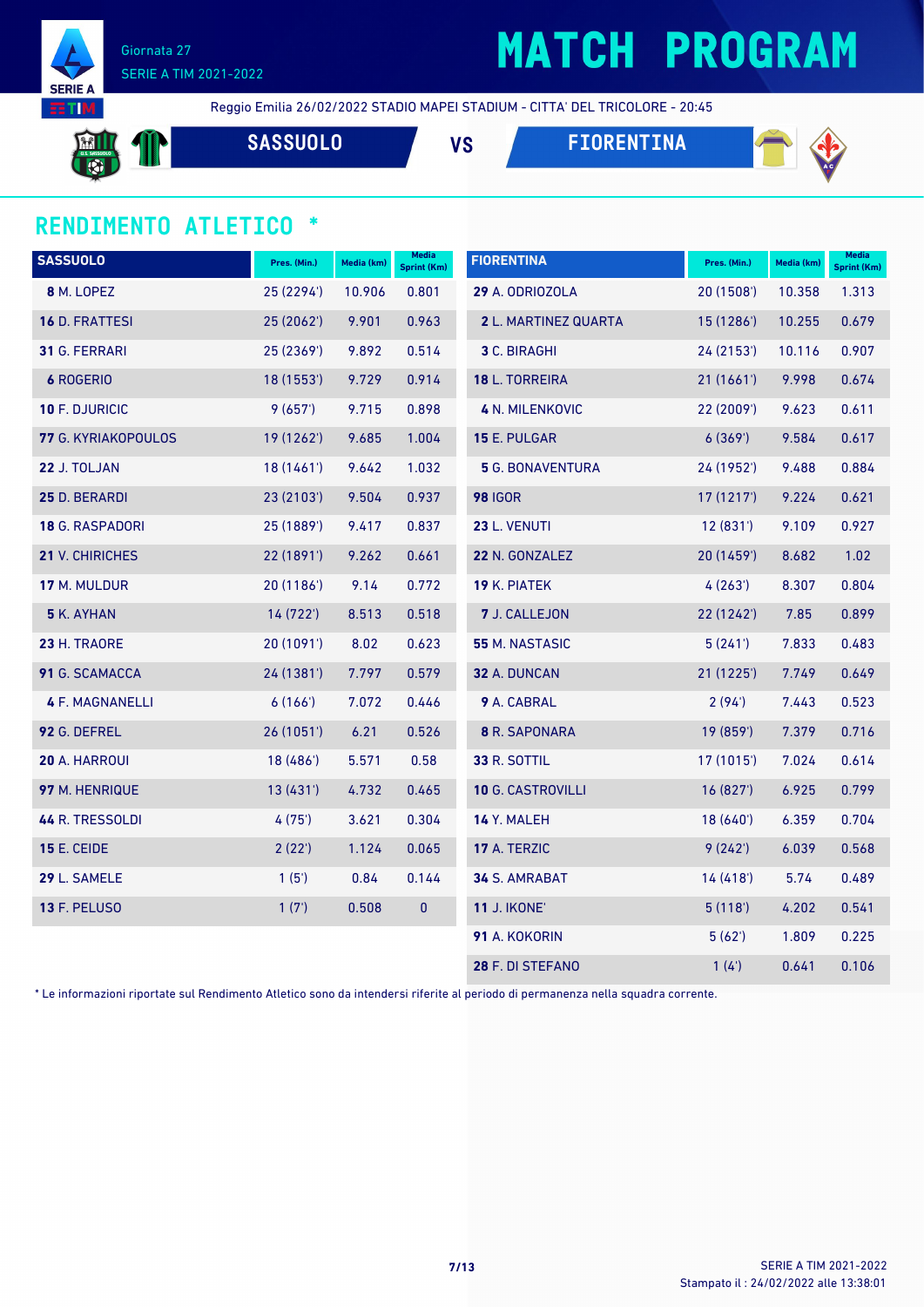## **MATCH PROGRAM**

Giornata 27 SERIE A TIM 2021-2022



**SASSUOLO VS FIORENTINA** 

## **GLI INCONTRI DELLA 27 ^ GIORNATA**

| <b>MILAN</b>         |           | vs UDINESE       | 25/02/2022 18:45 |
|----------------------|-----------|------------------|------------------|
| <b>GENOA</b>         | <b>VS</b> | <b>INTER</b>     | 25/02/2022 21:00 |
| SALERNITANA          |           | vs BOLOGNA       | 26/02/2022 15:00 |
| <b>EMPOLI</b>        | VS        | <b>JUVENTUS</b>  | 26/02/2022 18:00 |
| <b>SASSUOLO</b>      |           | vs FIORENTINA    | 26/02/2022 20:45 |
| <b>TORINO</b>        | VS        | <b>CAGLIARI</b>  | 27/02/2022 12:30 |
| <b>HELLAS VERONA</b> |           | vs VENEZIA       | 27/02/2022 15:00 |
| <b>SPEZIA</b>        | <b>VS</b> | <b>ROMA</b>      | 27/02/2022 18:00 |
| LAZIO                |           | vs NAPOLI        | 27/02/2022 20:45 |
| <b>ATALANTA</b>      | <b>VS</b> | <b>SAMPDORIA</b> | 28/02/2022 20:45 |

### **CLASSIFICA SERIE A TIM**

|                      | PTG  | G  | $\pmb{\mathsf{V}}$ | ${\sf N}$      | P              | GF | GS         | DIFF.RETI |
|----------------------|------|----|--------------------|----------------|----------------|----|------------|-----------|
| <b>MILAN</b>         | 56   | 26 | 17                 | 5              | 4              | 52 | 28         | $+24$     |
| <b>INTER</b>         | 54   | 25 | 16                 | 6              | $\mathbf{3}$   | 55 | 22         | $+33$     |
| <b>NAPOLI</b>        | 54   | 26 | 16                 | 6              | 4              | 47 | 18         | $+29$     |
| <b>JUVENTUS</b>      | 47   | 26 | 13                 | $\bf 8$        | $\overline{5}$ | 38 | 23         | $+15$     |
| <b>ATALANTA</b>      | $44$ | 25 | 12                 | $\bf 8$        | 5              | 46 | 30         | $+16$     |
| <b>LAZIO</b>         | 43   | 26 | 12                 | $\overline{7}$ | 7              | 53 | $40\,$     | $+13$     |
| <b>FIORENTINA</b>    | 42   | 25 | 13                 | 3              | 9              | 44 | 34         | $+10$     |
| <b>ROMA</b>          | 41   | 26 | 12                 | $\overline{5}$ | 9              | 44 | 34         | $+10$     |
| <b>HELLAS VERONA</b> | 37   | 26 | 10                 | 7 <sup>1</sup> | 9              | 49 | 42         | $+7$      |
| <b>TORINO</b>        | 33   | 25 | 9                  | $\pmb{6}$      | 10             | 32 | 26         | $+6$      |
| <b>SASSUOLO</b>      | 33   | 26 | 8                  | 9              | 9              | 43 | $\pmb{44}$ | $-1$      |
| <b>BOLOGNA</b>       | 31   | 25 | 9                  | 4              | 12             | 31 | 41         | $-10$     |
| <b>EMPOLI</b>        | 31   | 26 | $\bf 8$            | $\overline{7}$ | 11             | 38 | 50         | $-12$     |
| <b>SAMPDORIA</b>     | 26   | 26 | $\overline{7}$     | $\overline{5}$ | 14             | 35 | 42         | $-7$      |
| <b>SPEZIA</b>        | 26   | 26 | $\overline{7}$     | 5              | 14             | 28 | 48         | $-20$     |
| <b>UDINESE</b>       | 25   | 24 | $\overline{5}$     | 10             | 9              | 31 | 41         | $-10$     |
| <b>VENEZIA</b>       | 22   | 25 | 5                  | 7              | 13             | 23 | 44         | $-21$     |
| <b>CAGLIARI</b>      | 22   | 26 | 4                  | 10             | 12             | 26 | 47         | $-21$     |
| <b>GENOA</b>         | 16   | 26 | $\mathbf{1}$       | 13             | 12             | 22 | 47         | $-25$     |
| <b>SALERNITANA</b>   | 14   | 24 | 3                  | $\overline{5}$ | 16             | 19 | 55         | $-36$     |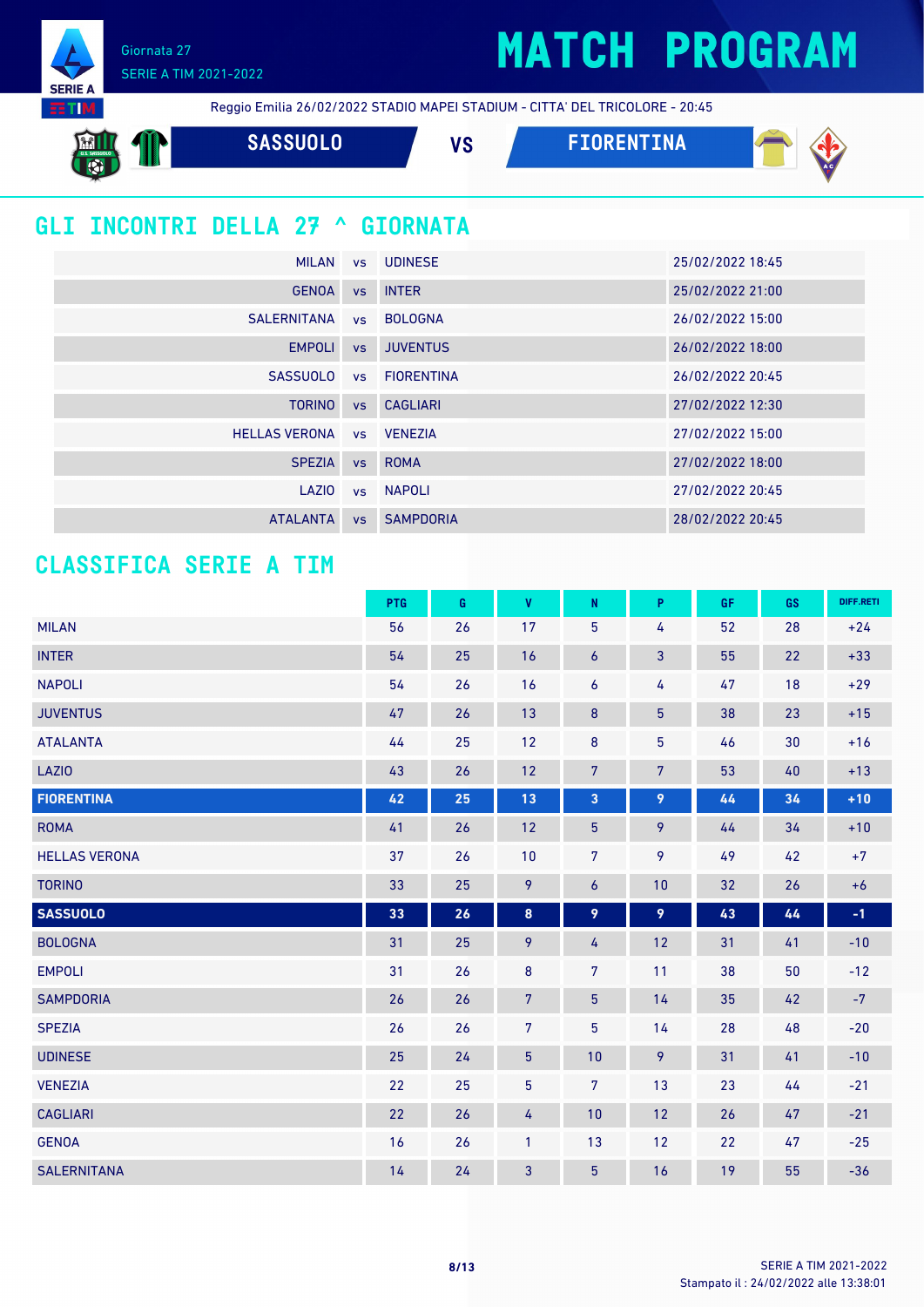

## **MATCH PROGRAM**

Reggio Emilia 26/02/2022 STADIO MAPEI STADIUM - CITTA' DEL TRICOLORE - 20:45

$$
\mathbb{H} \oplus \mathbb{T}
$$

**SASSUOLO VS FIORENTINA**



## **CLASSIFICA GIOCATORI**

|               | <b>RANKING MARCATORI</b> |            | Gol(Rigore) |
|---------------|--------------------------|------------|-------------|
| 1             | C. IMMOBILE              | LAZ        | 19(4)       |
| $\mathcal{P}$ | D. VLAHOVIC              | <b>JUV</b> | 18(5)       |
| 3             | <b>G. SIMEONE</b>        | <b>VER</b> | 12(0)       |
| 4             | L. MARTINEZ              | <b>INT</b> | 11(3)       |
| 4             | T. ABRAHAM               | <b>ROM</b> | 11(1)       |
| 6             | A. BARAK                 | <b>VER</b> | 10(4)       |
| 6             | <b>D. BERARDI</b>        | <b>SAS</b> | 10(3)       |
| 6             | E. DZEKO                 | <b>INT</b> | 10(0)       |
| 6             | <b>G. SCAMACCA</b>       | <b>SAS</b> | 10(0)       |
| 6             | <b>JOAO PEDRO</b>        | CAG        | 10(3)       |

### **CLASSIFICA SQUADRE**

|                 | <b>RANKING SQUADRE</b> | Gol - Media Gol |      |
|-----------------|------------------------|-----------------|------|
| 1               | <b>INTER</b>           | 55              | 2.2  |
| $\overline{2}$  | <b>LAZIO</b>           | 53              | 2.04 |
| 3               | <b>MILAN</b>           | 52              | 2    |
| 4               | <b>HELLAS VERONA</b>   | 49              | 1.88 |
| 5               | <b>NAPOLI</b>          | 47              | 1.81 |
| 6               | <b>ATALANTA</b>        | 46              | 1.84 |
| 7               | <b>FIORENTINA</b>      | 44              | 1.76 |
| 7               | <b>ROMA</b>            | 44              | 1.69 |
| 9               | <b>SASSUOLO</b>        | 43              | 1.65 |
| 10              | <b>EMPOLI</b>          | 38              | 1.46 |
| 10              | <b>JUVENTUS</b>        | 38              | 1.46 |
| 12 <sup>2</sup> | <b>SAMPDORIA</b>       | 35              | 1.35 |
| 13 <sup>°</sup> | <b>TORINO</b>          | 32              | 1.28 |
|                 | 14 BOLOGNA             | 31              | 1.24 |
|                 | <b>14 UDINESE</b>      | 31              | 1.29 |
|                 | 16 SPEZIA              | 28              | 1.08 |
|                 | <b>17 CAGLIARI</b>     | 26              | 1    |
|                 | 18 VENEZIA             | 23              | 0.92 |
| 19              | <b>GENOA</b>           | 22              | 0.85 |
|                 | <b>20 SALERNITANA</b>  | 19              | 0.79 |

|                 | <b>RANKING SQUADRE</b> | <b>Tot tiri-In porta-Fuori-Respinti</b> |     |     |     |
|-----------------|------------------------|-----------------------------------------|-----|-----|-----|
| $\mathbf{1}$    | <b>INTER</b>           | 430                                     | 163 | 156 | 111 |
| $\overline{2}$  | <b>NAPOLI</b>          | 420                                     | 139 | 159 | 122 |
| 3               | <b>ROMA</b>            | 412                                     | 133 | 158 | 121 |
| 4               | <b>MILAN</b>           | 400                                     | 124 | 174 | 102 |
| $5\phantom{.0}$ | <b>SASSUOLO</b>        | 385                                     | 142 | 143 | 100 |
| 6               | <b>ATALANTA</b>        | 376                                     | 114 | 140 | 122 |
| 6               | <b>EMPOLI</b>          | 376                                     | 125 | 138 | 113 |
| 8               | <b>JUVENTUS</b>        | 373                                     | 124 | 161 | 88  |
| 9               | <b>FIORENTINA</b>      | 331                                     | 124 | 130 | 77  |
| 10              | <b>HELLAS VERONA</b>   | 327                                     | 110 | 130 | 87  |
| 11              | <b>TORINO</b>          | 325                                     | 104 | 134 | 87  |
| 12              | <b>BOLOGNA</b>         | 306                                     | 106 | 122 | 78  |
| 13              | <b>UDINESE</b>         | 303                                     | 105 | 112 | 86  |
| 14              | <b>SAMPDORIA</b>       | 287                                     | 90  | 122 | 75  |
| 15              | LAZI <sub>0</sub>      | 286                                     | 123 | 103 | 60  |
| 16              | <b>CAGLIARI</b>        | 272                                     | 84  | 115 | 73  |
| 17              | <b>SPEZIA</b>          | 271                                     | 91  | 106 | 74  |
| 18              | <b>GENOA</b>           | 256                                     | 73  | 113 | 70  |
| 19              | <b>SALERNITANA</b>     | 236                                     | 75  | 93  | 68  |
| 20              | <b>VENEZIA</b>         | 228                                     | 79  | 103 | 46  |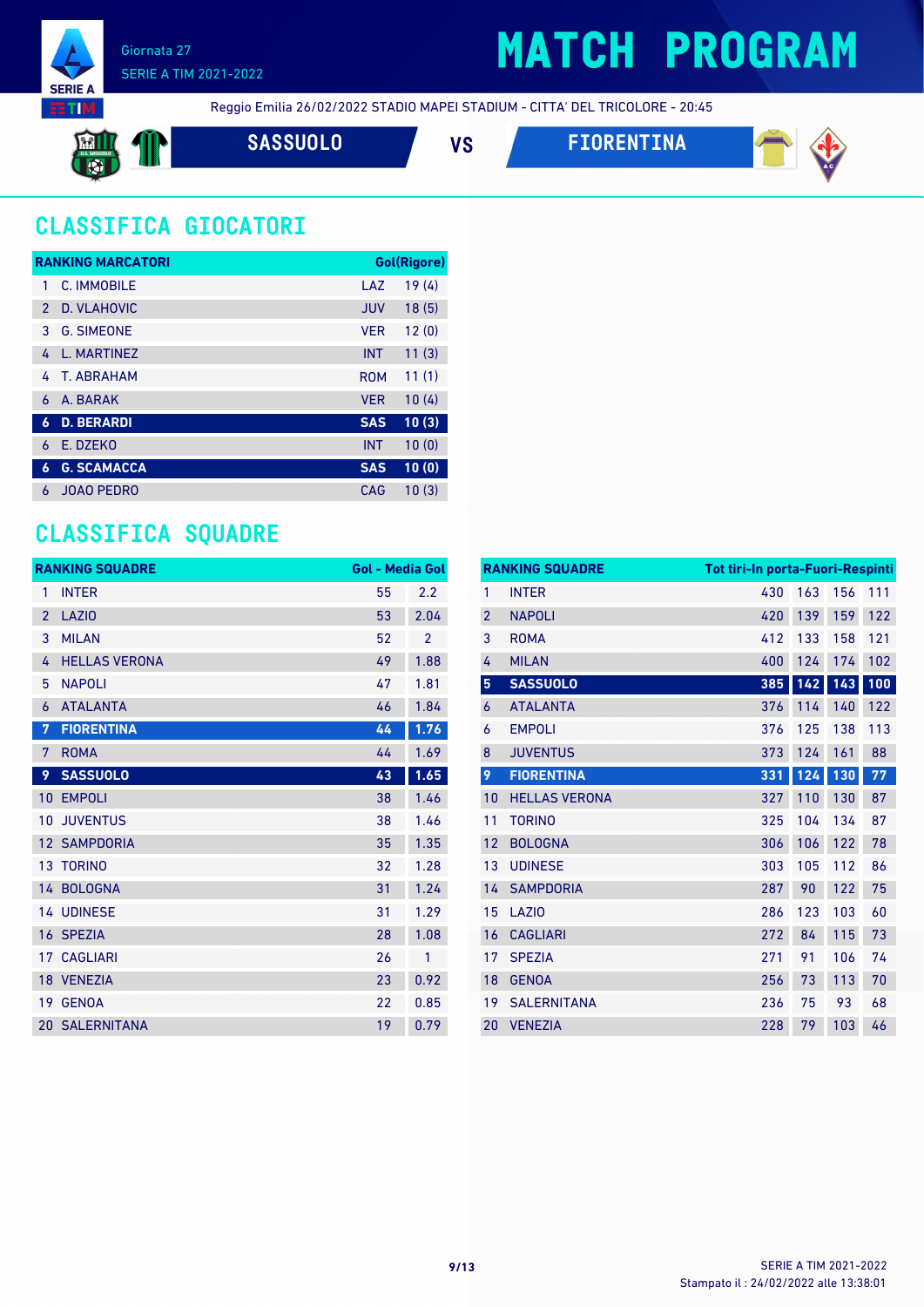

# **MATCH PROGRAM**

**RTIM** 

Reggio Emilia 26/02/2022 STADIO MAPEI STADIUM - CITTA' DEL TRICOLORE - 20:45



**SASSUOLO VS FIORENTINA**





| <b>RANKING SQUADRE</b> | Assist - | <b>Media</b> |
|------------------------|----------|--------------|
| 1 LAZIO                | 39       | 1.50         |
| 2 INTER                | 35       | 1.40         |
| <b>3 HELLAS VERONA</b> | 32       | 1.23         |
| <b>4 ATALANTA</b>      | 30       | 1.20         |
| <b>5 NAPOLI</b>        | 28       | 1.08         |
| <b>6 MILAN</b>         | 26       | 1.00         |
| 7 BOLOGNA              | 25       | 1.00         |
| <b>7 FIORENTINA</b>    | 25       | 1.00         |
| 7 ROMA                 | 25       | 0.96         |
| <b>7 SASSUOLO</b>      | 25       | 0.96         |
| <b>11 JUVENTUS</b>     | 23       | 0.88         |
| <b>11 SAMPDORIA</b>    | 23       | 0.88         |
| <b>13 TORINO</b>       | 22       | 0.88         |
| <b>14 EMPOLI</b>       | 19       | 0.73         |
| <b>15 UDINESE</b>      | 18       | 0.75         |
| <b>16 CAGLIARI</b>     | 17       | 0.65         |
| <b>16 GENOA</b>        | 17       | 0.65         |
| <b>16 VENEZIA</b>      | 17       | 0.68         |
| <b>19 SPEZIA</b>       | 16       | 0.62         |
| <b>20 SALERNITANA</b>  | 11       | 0.46         |

|                | <b>RANKING SQUADRE</b>  | Passaggi chiave* |
|----------------|-------------------------|------------------|
| 1              | <b>NAPOLI</b>           | 11.31            |
| $\mathfrak{p}$ | <b>INTER</b>            | 11.24            |
| 3              | <b>ATALANTA</b>         | 10.72            |
| 4              | <b>ROMA</b>             | 10.69            |
| 5              | <b>MILAN</b>            | 9.85             |
| $\overline{6}$ | <b>SASSUOLO</b>         | 9.81             |
| 7              | <b>JUVENTUS</b>         | 9.62             |
| 8              | <b>EMPOLI</b>           | 9.31             |
| 9              | <b>TORINO</b>           | 9.12             |
| 10             | <b>FIORENTINA</b>       | 9.08             |
| 11             | <b>BOLOGNA</b>          | 8.6              |
|                | 12 UDINESE              | 8.46             |
|                | <b>13 HELLAS VERONA</b> | 7.77             |
|                | <b>14 SAMPDORIA</b>     | 7.35             |
|                | <b>15 CAGLIARI</b>      | 7                |
|                | 15 SPEZIA               | 7                |
|                | <b>17 LAZIO</b>         | 6.88             |
|                | <b>18 SALERNITANA</b>   | 6.5              |
|                | 19 GENOA                | 6.08             |
|                | 20 VENEZIA              | 6                |
|                |                         |                  |

\* Valori medi per partita.

|                 | <b>RANKING SQUADRE</b> | Passaggi riusciti - % * |    |
|-----------------|------------------------|-------------------------|----|
| 1               | <b>NAPOLI</b>          | 509.92                  | 88 |
| $\overline{2}$  | LAZIO                  | 495.35                  | 87 |
| 3               | <b>INTER</b>           | 463.28                  | 87 |
| 4               | <b>FIORENTINA</b>      | 434.24                  | 85 |
| 5               | <b>SASSUOLO</b>        | 425.77                  | 85 |
| 6               | <b>JUVENTUS</b>        | 420.81                  | 85 |
| 7               | <b>ATALANTA</b>        | 417.6                   | 82 |
| 8               | <b>MILAN</b>           | 408.19                  | 84 |
| 9               | <b>ROMA</b>            | 371.81                  | 83 |
| 10              | <b>BOLOGNA</b>         | 367.44                  | 82 |
| 11              | <b>TORINO</b>          | 342.6                   | 79 |
| 12              | <b>HELLAS VERONA</b>   | 326.96                  | 77 |
| 13 <sup>°</sup> | <b>EMPOLI</b>          | 320                     | 80 |
|                 | 14 SPEZIA              | 297.73                  | 78 |
|                 | <b>15 SAMPDORIA</b>    | 296.46                  | 76 |
|                 | <b>16 UDINESE</b>      | 287.38                  | 78 |
|                 | 17 VENEZIA             | 286.28                  | 78 |
| 18              | <b>GENOA</b>           | 285.27                  | 76 |
|                 | <b>19 CAGLIARI</b>     | 284.85                  | 77 |
|                 | <b>20 SALERNITANA</b>  | 250.42                  | 75 |
|                 |                        |                         |    |

\* Valori medi per partita.

|                 | <b>RANKING SQUADRE</b> | Recuperi* |
|-----------------|------------------------|-----------|
| 1               | <b>HELLAS VERONA</b>   | 62.65     |
| $\overline{2}$  | <b>ATALANTA</b>        | 58.2      |
| 3               | <b>TORINO</b>          | 56.36     |
| 4               | <b>JUVENTUS</b>        | 54.62     |
| 5               | <b>GENOA</b>           | 54.58     |
| 6               | <b>SAMPDORIA</b>       | 54.54     |
| 7               | <b>MILAN</b>           | 53.88     |
| 8               | <b>EMPOLI</b>          | 51.35     |
| 9               | <b>SPEZIA</b>          | 51.31     |
| 10              | <b>ROMA</b>            | 50.73     |
| 11              | <b>UDINESE</b>         | 50.67     |
|                 | 12 VENEZIA             | 50.32     |
|                 | 13 INTER               | 50.08     |
|                 | 14 NAPOLI              | 50.04     |
|                 | 15 SASSUOLO            | 49.88     |
|                 | 16 BOLOGNA             | 49.84     |
|                 | 17 LAZIO               | 49.42     |
| 18 <sup>°</sup> | <b>FIORENTINA</b>      | 49.32     |
|                 | 19 CAGLIARI            | 49.12     |
|                 | <b>20 SALERNITANA</b>  | 47.21     |

Valori medi per partita.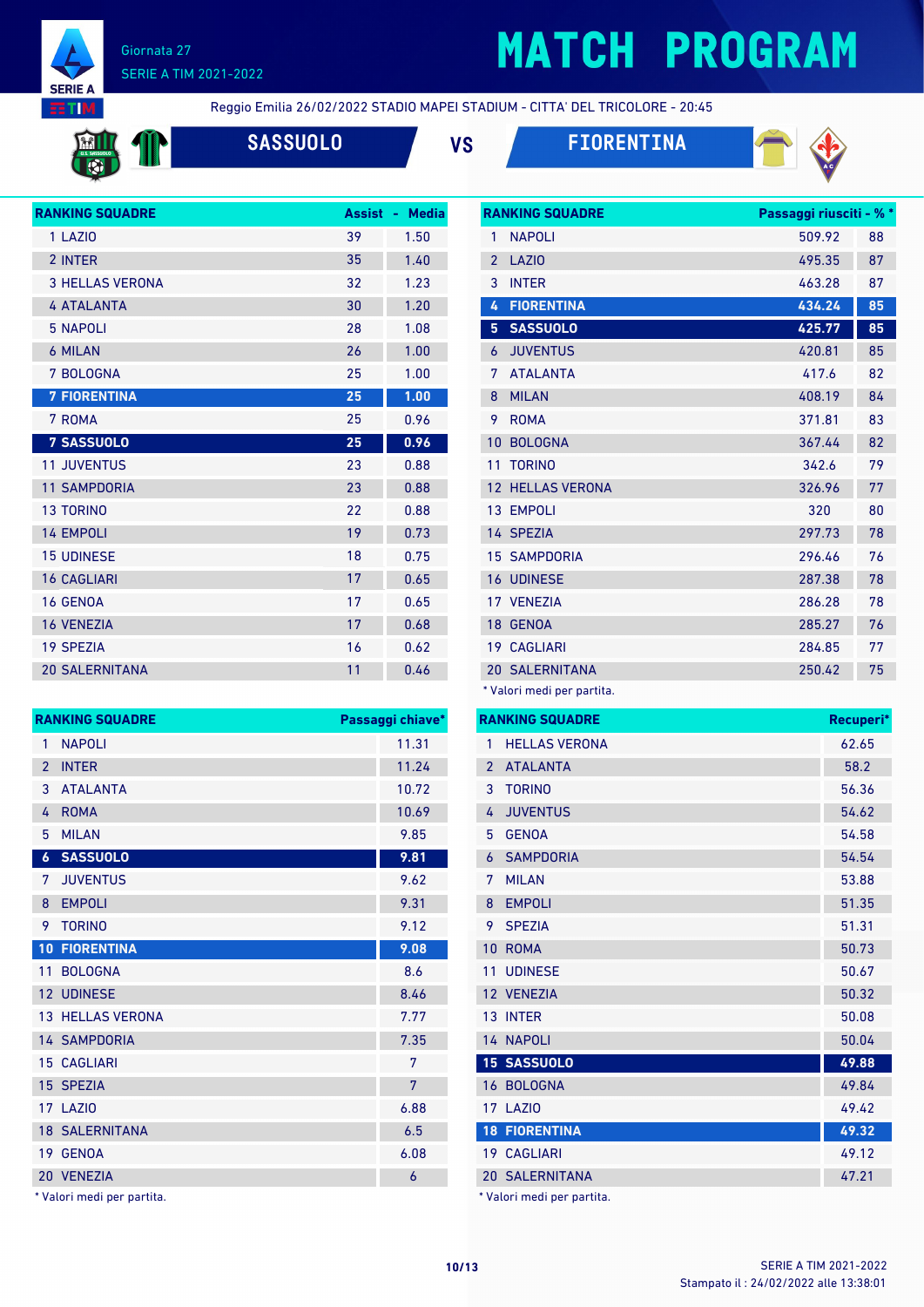

# **MATCH PROGRAM**

**RTM** 

Reggio Emilia 26/02/2022 STADIO MAPEI STADIUM - CITTA' DEL TRICOLORE - 20:45

**SASSUOLO VS FIORENTINA**



**RANKING SQUADRE Media Km** 



|                | <b>RANKING SQUADRE</b>  | <b>Tot. Parate - Media</b> |      |
|----------------|-------------------------|----------------------------|------|
| 1              | <b>VENEZIA</b>          | 101                        | 4.04 |
| $\overline{2}$ | <b>EMPOLI</b>           | 98                         | 3.77 |
| 3              | <b>SPEZIA</b>           | 97                         | 3.73 |
| 4              | <b>SAMPDORIA</b>        | 92                         | 3.54 |
| 5              | <b>SALERNITANA</b>      | 91                         | 3.79 |
| 6              | <b>GENOA</b>            | 89                         | 3.42 |
| 7              | <b>BOLOGNA</b>          | 82                         | 3.28 |
| 8              | <b>CAGLIARI</b>         | 81                         | 3.12 |
| 9              | <b>INTER</b>            | 69                         | 2.76 |
| 10             | <b>MILAN</b>            | 68                         | 2.62 |
| 11             | <b>SASSUOLO</b>         | 68                         | 2.62 |
|                | <b>12 HELLAS VERONA</b> | 66                         | 2.54 |
|                | 13 NAPOLI               | 66                         | 2.54 |
|                | 14 ROMA                 | 66                         | 2.54 |
|                | <b>15 ATALANTA</b>      | 56                         | 2.24 |
|                | <b>16 FIORENTINA</b>    | 56                         | 2.24 |
|                | <b>17 JUVENTUS</b>      | 55                         | 2.12 |
|                | 17 LAZIO                | 55                         | 2.12 |
| 19             | <b>UDINESE</b>          | 54                         | 2.25 |
| 20             | <b>TORINO</b>           | 45                         | 1.8  |
|                |                         |                            |      |

| 1              | LAZI <sub>0</sub>     | 112.663 |
|----------------|-----------------------|---------|
| $\mathfrak{p}$ | <b>INTER</b>          | 111.114 |
| 3              | <b>VENEZIA</b>        | 109.92  |
| 4              | <b>HELLAS VERONA</b>  | 109.547 |
| 5              | <b>ATALANTA</b>       | 109.272 |
| $\overline{6}$ | <b>EMPOLI</b>         | 109.017 |
| 7              | <b>GENOA</b>          | 108.543 |
| 8              | <b>JUVENTUS</b>       | 108.441 |
| 9              | <b>CAGLIARI</b>       | 107.343 |
| 10             | <b>NAPOLI</b>         | 107.054 |
| 11             | <b>SPF7IA</b>         | 106.282 |
| 12             | <b>MILAN</b>          | 106.233 |
|                | <b>13 SAMPDORIA</b>   | 106.046 |
|                | 14 TORINO             | 105.84  |
|                | <b>15 SALERNITANA</b> | 105.724 |
| 16             | <b>FIORENTINA</b>     | 105.543 |
|                | <b>17 SASSUOLO</b>    | 105.343 |
| 18             | <b>BOLOGNA</b>        | 105.139 |
|                |                       |         |
| 19             | <b>UDINESE</b>        | 104.806 |

|                 | <b>RANKING SQUADRE</b> | Passaggi 3/4 Tot. - Media |        |
|-----------------|------------------------|---------------------------|--------|
| 1               | <b>NAPOLI</b>          | 3228                      | 124.15 |
| $\overline{2}$  | <b>ATALANTA</b>        | 2896                      | 115.84 |
| 3               | <b>INTER</b>           | 2661                      | 106.44 |
| 4               | LAZIO                  | 2495                      | 95.96  |
| 5               | <b>MILAN</b>           | 2451                      | 94.27  |
| 6               | <b>TORINO</b>          | 2344                      | 93.76  |
| 7               | <b>JUVENTUS</b>        | 2330                      | 89.62  |
| 8               | <b>HELLAS VERONA</b>   | 2291                      | 88.12  |
| 9               | <b>SASSUOLO</b>        | 2171                      | 83.5   |
| $10-1$          | <b>EMPOLI</b>          | 2170                      | 83.46  |
| 11              | <b>FIORENTINA</b>      | 2153                      | 86.12  |
|                 | 12 ROMA                | 2085                      | 80.19  |
|                 | 13 BOLOGNA             | 2024                      | 80.96  |
|                 | <b>14 SAMPDORIA</b>    | 1696                      | 65.23  |
|                 | 15 SPEZIA              | 1637                      | 62.96  |
|                 | <b>16 UDINESE</b>      | 1527                      | 63.63  |
| 17 <sup>1</sup> | <b>CAGLIARI</b>        | 1513                      | 58.19  |
|                 | <b>18 SALERNITANA</b>  | 1399                      | 58.29  |
|                 | 19 GENOA               | 1395                      | 53.65  |
|                 | 20 VENEZIA             | 1271                      | 50.84  |

|                 | <b>RANKING SQUADRE</b> | <b>Dribbling Tot. - Media</b> |       |
|-----------------|------------------------|-------------------------------|-------|
| 1               | <b>MILAN</b>           | 304                           | 11.69 |
| $\overline{2}$  | <b>SASSUOLO</b>        | 282                           | 10.85 |
| 3               | <b>JUVENTUS</b>        | 257                           | 9.88  |
| 4               | <b>NAPOLI</b>          | 245                           | 9.42  |
| 5               | <b>HELLAS VERONA</b>   | 232                           | 8.92  |
| 6               | LAZIO                  | 229                           | 8.81  |
| 7               | <b>ROMA</b>            | 225                           | 8.65  |
| 8               | <b>ATALANTA</b>        | 223                           | 8.92  |
| 8               | <b>UDINESE</b>         | 223                           | 9.29  |
| 10              | <b>GENOA</b>           | 221                           | 8.5   |
| 11              | <b>EMPOLI</b>          | 217                           | 8.35  |
|                 | 12 VENEZIA             | 207                           | 8.28  |
| 13 <sup>°</sup> | <b>TORINO</b>          | 206                           | 8.24  |
|                 | 14 SPEZIA              | 204                           | 7.85  |
| 15              | <b>BOLOGNA</b>         | 203                           | 8.12  |
| 16              | <b>FIORENTINA</b>      | 187                           | 7.48  |
| 17              | <b>INTER</b>           | 172                           | 6.88  |
| 18 <sup>°</sup> | <b>CAGLIARI</b>        | 171                           | 6.58  |
|                 | <b>19 SALERNITANA</b>  | 168                           | 7     |
|                 | <b>20 SAMPDORIA</b>    | 146                           | 5.62  |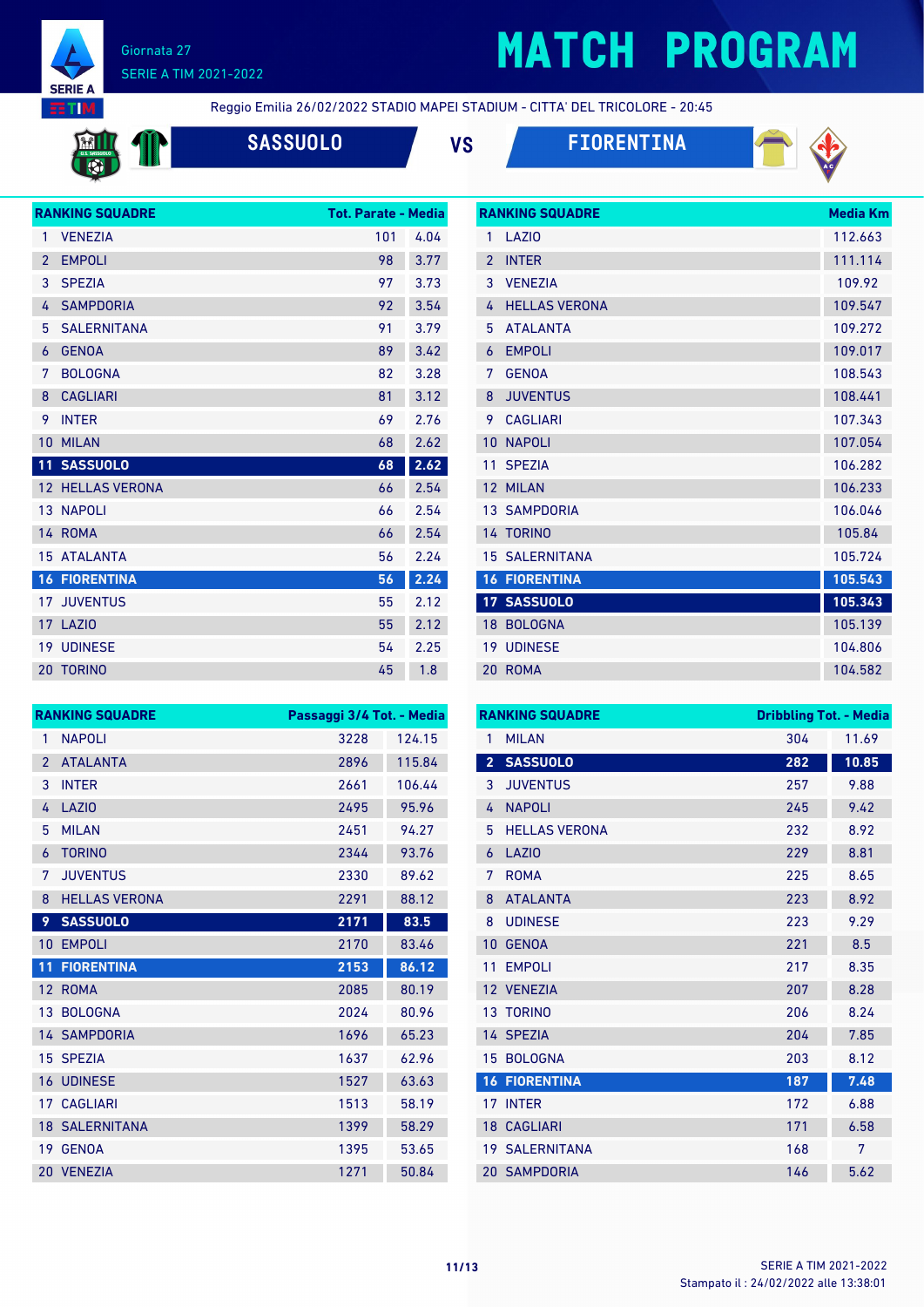

# **MATCH PROGRAM**

**EETIM** 

Reggio Emilia 26/02/2022 STADIO MAPEI STADIUM - CITTA' DEL TRICOLORE - 20:45



**SASSUOLO VS FIORENTINA**



|                 | <b>RANKING SQUADRE</b> | Rigori a favore - Contro |                |
|-----------------|------------------------|--------------------------|----------------|
| 1               | <b>NAPOLI</b>          | 10                       | 1              |
| $\overline{2}$  | <b>FIORENTINA</b>      | 9                        | 4              |
| 2               | <b>INTER</b>           | 9                        | 4              |
| 4               | <b>MILAN</b>           | 8                        | 5              |
| 5               | <b>HELLAS VERONA</b>   | 6                        | 3              |
| 6               | <b>EMPOLI</b>          | 6                        | $\overline{6}$ |
| 6               | <b>LAZIO</b>           | 6                        | 6              |
| 8               | <b>JUVENTUS</b>        | 5                        | 3              |
| 9               | <b>GENOA</b>           | 5                        | 4              |
| 9               | <b>ROMA</b>            | 5                        | 4              |
| 11              | <b>ATALANTA</b>        | 4                        | 3              |
| 12 <sup>2</sup> | <b>BOLOGNA</b>         | 4                        | 7              |
|                 | <b>12 CAGLIARI</b>     | 4                        | 7              |
|                 | 14 SASSUOLO            | 3                        | 7              |
|                 | <b>15 SAMPDORIA</b>    | $\mathfrak{p}$           | 1              |
|                 | <b>16 UDINESE</b>      | $\overline{2}$           | 3              |
|                 | <b>17 SALERNITANA</b>  | $\overline{2}$           | 6              |
|                 | 17 VENEZIA             | $\overline{2}$           | 6              |
|                 | 19 SPEZIA              | $\overline{2}$           | 9              |
|                 | 20 TORINO              | $\overline{0}$           | 5              |

|                | <b>RANKING SQUADRE</b> | Gol dalla panchina - Media |      |
|----------------|------------------------|----------------------------|------|
| $\mathbf{1}$   | <b>INTER</b>           | 9                          | 1.28 |
| $\mathfrak{p}$ | <b>ATALANTA</b>        | 8                          | 1.00 |
| $\mathfrak{p}$ | <b>ROMA</b>            | 8                          | 1.14 |
| $\overline{2}$ | <b>UDINESE</b>         | 8                          | 1.00 |
| 5              | <b>NAPOLI</b>          | 7                          | 1.00 |
| 6              | <b>GENOA</b>           | 6                          | 1.20 |
| 6              | <b>SASSUOLO</b>        | 6                          | 1.50 |
| 6              | <b>TORINO</b>          | 6                          | 1.00 |
| 9              | <b>EMPOLI</b>          | 5                          | 1.00 |
| 9              | <b>JUVENTUS</b>        | 5                          | 1.00 |
| 9              | <b>MILAN</b>           | 5                          | 1.00 |
| 9              | <b>SPEZIA</b>          | 5                          | 1.00 |
| 13             | <b>BOLOGNA</b>         | 4                          | 1.00 |
| 13             | <b>FIORENTINA</b>      | 4                          | 1.00 |
|                | 13 VENEZIA             | 4                          | 1.00 |
|                | <b>16 CAGLIARI</b>     | 3                          | 1.00 |
|                | <b>16 LAZIO</b>        | 3                          | 1.00 |
| 18             | <b>HELLAS VERONA</b>   | $\overline{2}$             | 1.00 |
|                | <b>18 SALERNITANA</b>  | $\overline{2}$             | 1.00 |
|                | <b>18 SAMPDORIA</b>    | $\overline{2}$             | 1.00 |